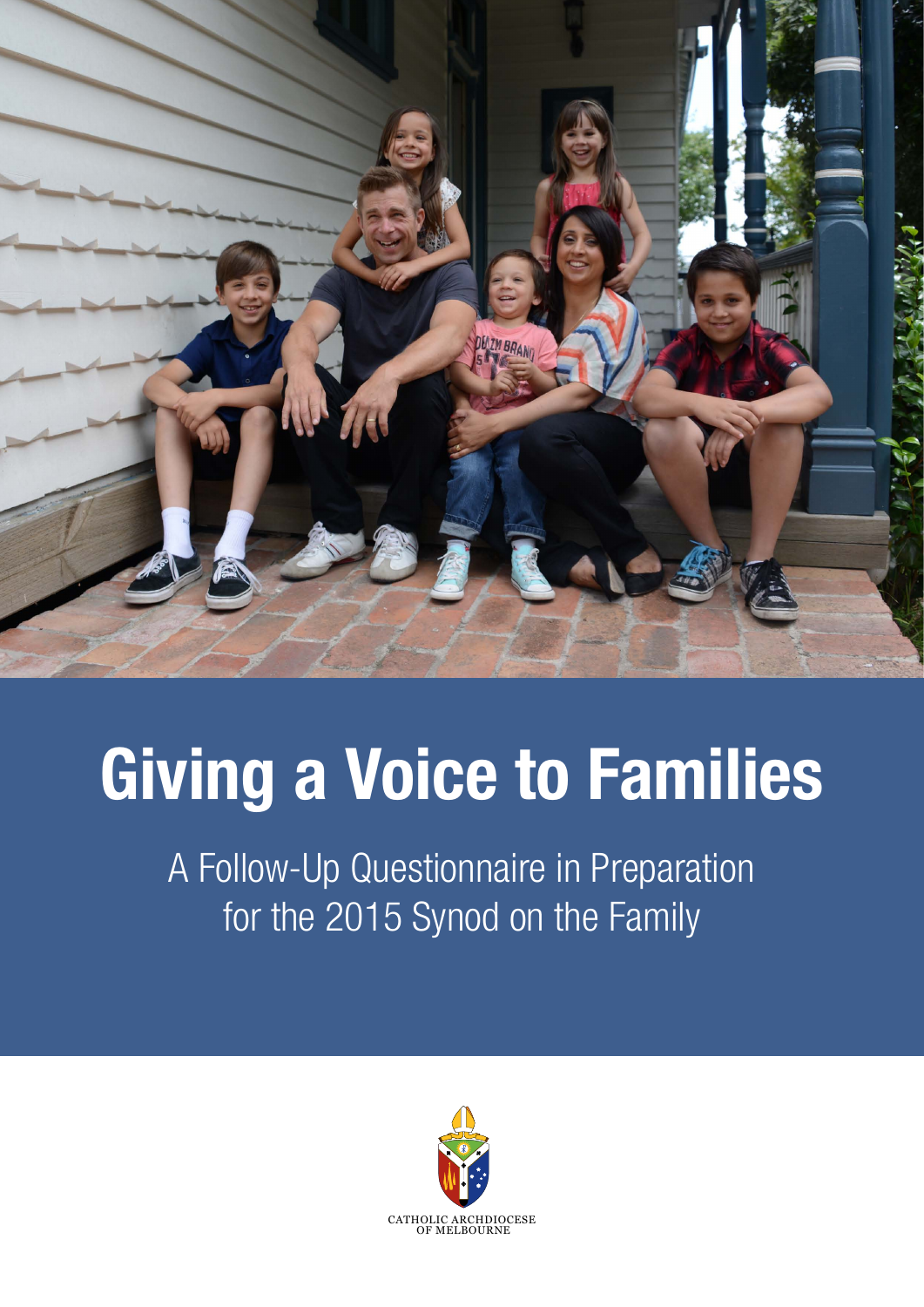

## Dear Friends

Following the Extraordinary Synod on the Family in October, Pope Francis and the Synod of Bishops are once again seeking responses to questions as part of their preparation for the 2015 Synod. Your participating in this survey is one way of taking an active role in shaping how we share the Gospel and respond to the needs of those around us.

This next stage of the process aims to extend the work of the previous Synod. It is not designed to revisit what has already been discussed. With this in mind, the questions have been framed to draw out ways in which the Church can better listen, look to Christ and then act to support marriage and family life.

In response to feedback during the previous survey in 2013, a simplified questionnaire has been developed. Responses can be submitted through the **[online questionnaire](http://www.surveymonkey.com/s/Synod2015)<sup>1</sup>**. The same questions are provided below. You do not have to answer every question. You may choose to focus on those relating to a particular area of expertise or interest.

While not essential, you may also wish to read the **[Relatio Synodi](http://www.vatican.va/roman_curia/synod/documents/rc_synod_doc_20141209_lineamenta-xiv-assembly_en.html)<sup>2</sup>** - the final summary of the Extraordinary Synod in October 2014 - before responding. The *Relatio* also includes the full set of questions.

The online survey will be open until midnight on Tuesday 10th February 2015. While using the online survey is preferred, hard copy responses can be submitted up to Friday 6th February 2015.

We look forward to receiving your response.

For further information, please contact:

Life, Marriage and Family Office PO Box 146, East Melbourne VIC 8002 Phone: (03) 9287 5576 Fax: (03) 9926 5617 Email: lmf@cam.org.au Website: www.cam.org.au/lifemarriagefamily

<sup>1.</sup> www.surveymonkey.com/s/Synod2015

<sup>2.</sup> www.vatican.va/roman\_curia/synod/documents/rc\_synod\_doc\_20141209\_lineamenta-xiv-assembly\_en.html